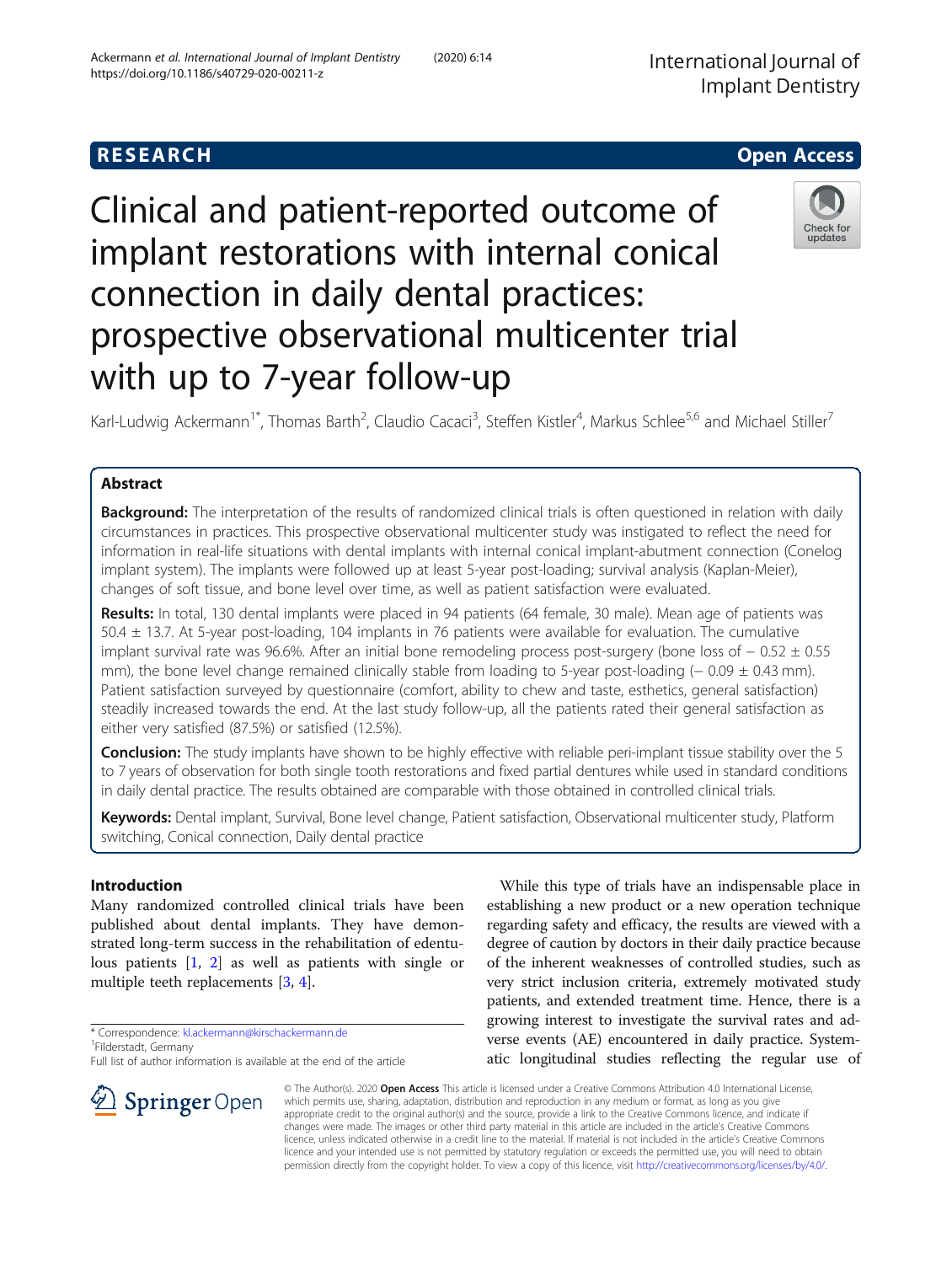implants treatment were published to supplement the systematic assessment of implants [\[5\]](#page-7-0). Besides many retrospective studies [\[5](#page-7-0)–[7\]](#page-7-0), few observational clinical trials with a large number of patients are available [[8](#page-7-0)–[11](#page-7-0)].

While observational clinical trials are of high interest for daily practice, one drawback is their high dropout rate over the observed period in comparison to randomized controlled clinical trials, which may bias the results: a dropout rate of 35% to nearly 50% has been published [\[8](#page-7-0), [12](#page-7-0)]. The participating patients seem less willing to accept follow-up visits [\[13,](#page-7-0) [14](#page-7-0)] than in controlled randomized trials. To avoid any drop-out bias, it is therefore very important for treating doctors and their dental hygiene specialists to motivate patients to attend follow-up appointments.

The investigation of patient-related outcome measures (PROMs) have become important due to the fact, that clinical success has to be in line with the satisfaction of the patients with the restoration. The degree of individual patient satisfaction is the result of psychological and physiological factors. But the choice of which PROMs to use should be restricted to those most appropriate for the study question and at a minimum, these data should be gathered at two time points: at baseline and at a designated point post-treatment. Ideally, multiple assessments are desirable to discriminate short- versus longterm treatment effects [[15](#page-7-0)–[18\]](#page-7-0).

Features of the chosen implant system for a study may also influence the outcome of the treatment: The degree of the manufacturer's tolerances of implants with a conical implant-abutment connection heightens the risk of a mispositioning of the abutment, which cannot be corrected by repeated torqueing. Platform switching (PS) implants tend to have a protective effect on hard implant tissue outcomes, while implants with sandblasted, acidetched surfaces allow for a shortened unloaded healing period [[19](#page-7-0)–[23\]](#page-8-0).

This observational study was designed to document the clinical outcome of newly marketed dental implants and the supra-construction in the daily practice. As a primary objective implants survival rates over 5-year post-loading for single or multiple tooth replacement in the maxilla or the mandible were evaluated. Furthermore, these data were compared to the results of already published clinical studies and retrospective analyses. Secondary objectives included the evaluation of patients' satisfaction with the restorations, changes of bone level over time, and the peri-implant soft tissue parameters such as plaque index (PI) and sulcus bleeding index (SBI).

# Methods

# Study design and population

This is an observational multicenter clinical study, approved by the ethics committee of the Freiburg ethics commission international (feci 010/1833). The study was planned and conducted according to the German medical devices law, the Declaration of Helsinki, good clinical practice, and the reporting is aligned with the STROBE statement. A minimum of 90 to 100 patients were planned to be included. Recruitment was performed in six centers (private practices) in Germany during a recruitment period of 16 months applying the following inclusion and exclusion criteria: Adult male or female patients aged  $\geq$  18 with one or several teeth missing in maxilla or mandible with sufficient bone at the planned implant sites were enrolled. Subjects with any contraindications included in the instructions for use of the implant system, heavy smokers (> 10 cigarettes or equivalents per day), pregnant, or breastfeeding women were excluded. After socket preservation and major bone augmentations, a period of at least 6 months had to elapse before implant surgery. All patients signed a written informed consent form. The study population consisted of 94 patients with 130 implants.

# Material and implant treatment

Conical dental implants with internal conical implantabutment connections (Conelog Screw-Line implants; Camlog Biotechnologies GmbH, Basel, Switzerland) with diameters of 3.8 mm, 4.3 mm, and 5.0 mm, and lengths of 11 mm and 13 mm, and their corresponding prosthetic components including the PS concept were placed. The implant placement was performed in line with the manufacturer's instructions for use of the implant system, and the treatment was done according to the study centers' standards and the patients' indications and has been described in detail elsewhere [\[10\]](#page-7-0).

After submerged or transmucosal healing (at least 6 weeks when placed in class I, II, or III bone or 12 weeks in class IV bone), the implants were either restored with a provisional or directly with a definitive prosthesis based on the clinicians' judgment. Implants were loaded with single crowns or fixed partial denture retained by a maximum of two implants.

Patients were scheduled to follow-ups at 6 months, 1-, 2-, 3-, 4-, and 5-year post-loading for the assessment of the study parameter (Fig. [1\)](#page-2-0). Depending on the investigators' standard post-operative protocol, follow-up appointments were scheduled slightly differently: One center skipped the control visits at 6 months. Additionally, due to the observational character of the study and the patients' willingness, a flexible scheduling was necessary. Regular oral maintenance care (dental hygiene session) was performed individually for every patient during the entire study period. X-rays were done as usual in the individual centers and photographs were taken. The oral health status was measured by assessing the plaque index and sulcus bleeding index, if routinely performed in the practice. All but one center documented the indices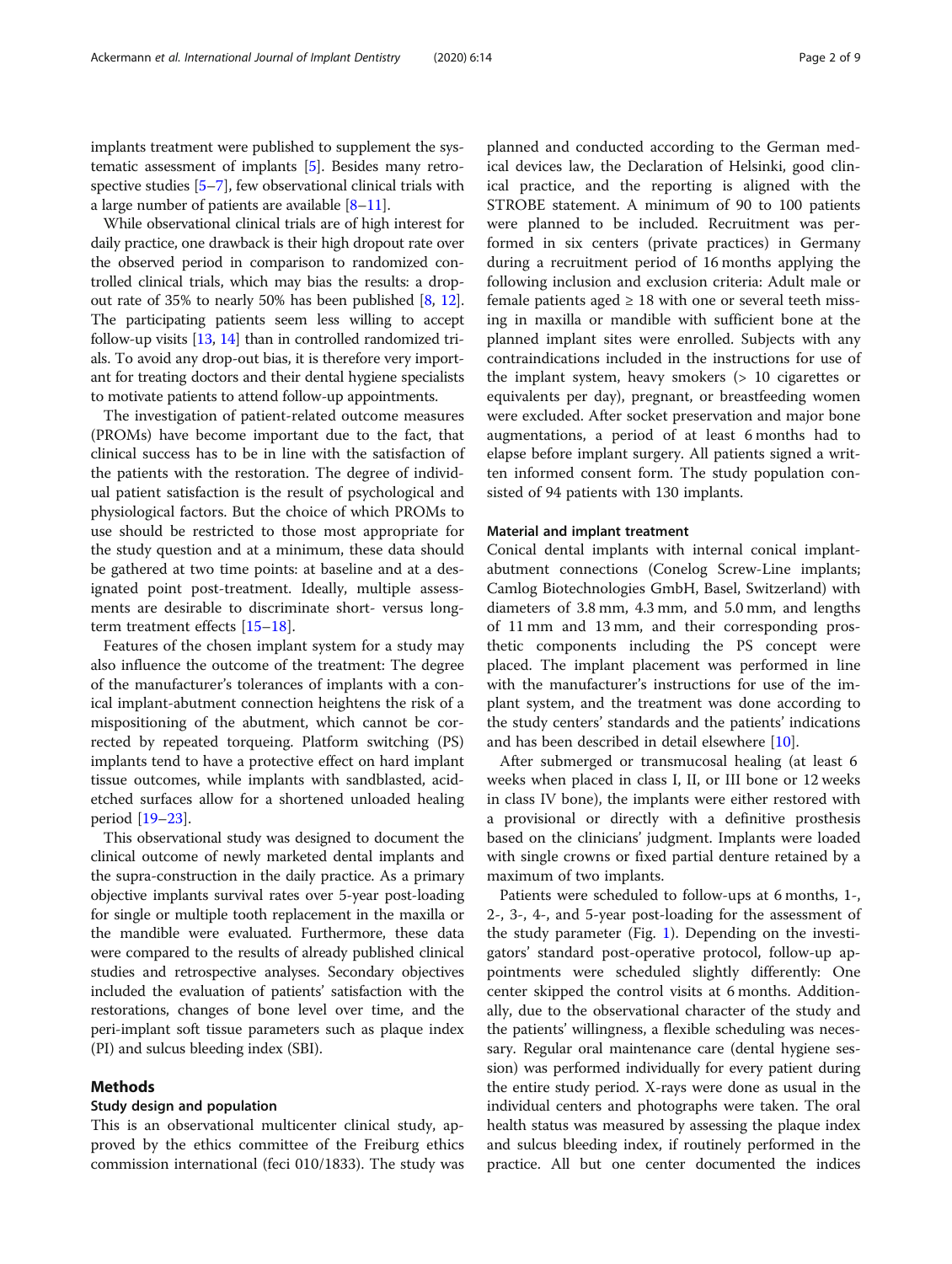<span id="page-2-0"></span>

leading to representative results. And the patients filled a questionnaire asking for their satisfaction regarding comfort, appearance, ability to chew, ability to taste, and general satisfaction with their restoration at each visit (PROMs) [\[18,](#page-7-0) [24](#page-8-0), [25\]](#page-8-0).

# Study outcomes

The primary outcome was to assess implant survival of the implants 5-year post-loading. Secondary outcomes were changes of the bone level over time, evaluation of peri-implant soft tissue, as well as the evaluation of patients' related outcome measures.

# Assessments, measurements

Prior to study start, all examiners met for calibration of the parameters. Implant survival and complications were documented at each study visit. Changes in crestal bone levels (BLC) were assessed measuring the distance implant shoulder to first visible bone contact (DIB) at the mesial and distal site of an implant on available radiographs, either peri-apical radiographs or orthopantomograms

(OPTGs). The radiographs were not standardized throughout the study centers. Non-digital radiographs were digitized by scanning (Epson Perfection V700 Photo). The radiographs were calibrated and analyzed in an image-processing software (ImageJ 1.50i; [http://imagej.](http://imagej.nih.gov/ij) [nih.gov/ij](http://imagej.nih.gov/ij)). BLC were calculated as difference between surgery and loading, as well as between loading and 1-, 3-, and 5-year post-loading. Due to the observational study character, radiographs could not be collected systematically and therefore were not available for all patients and time points. The evaluation of soft tissue parameters and patient-related outcome measures regarding functional and esthetic outcome of the dental restorations are described in Figs. [4](#page-5-0) and [5](#page-6-0) respectively. Adverse events were documented throughout the study.

# Statistical analysis

The study data, soft and hard tissue parameters as well as the PROMs were descriptively analyzed using IBM SPSS V25.0 (IBM Corp., Armonk, NY, USA): Categorical variables were shown with frequencies and mean values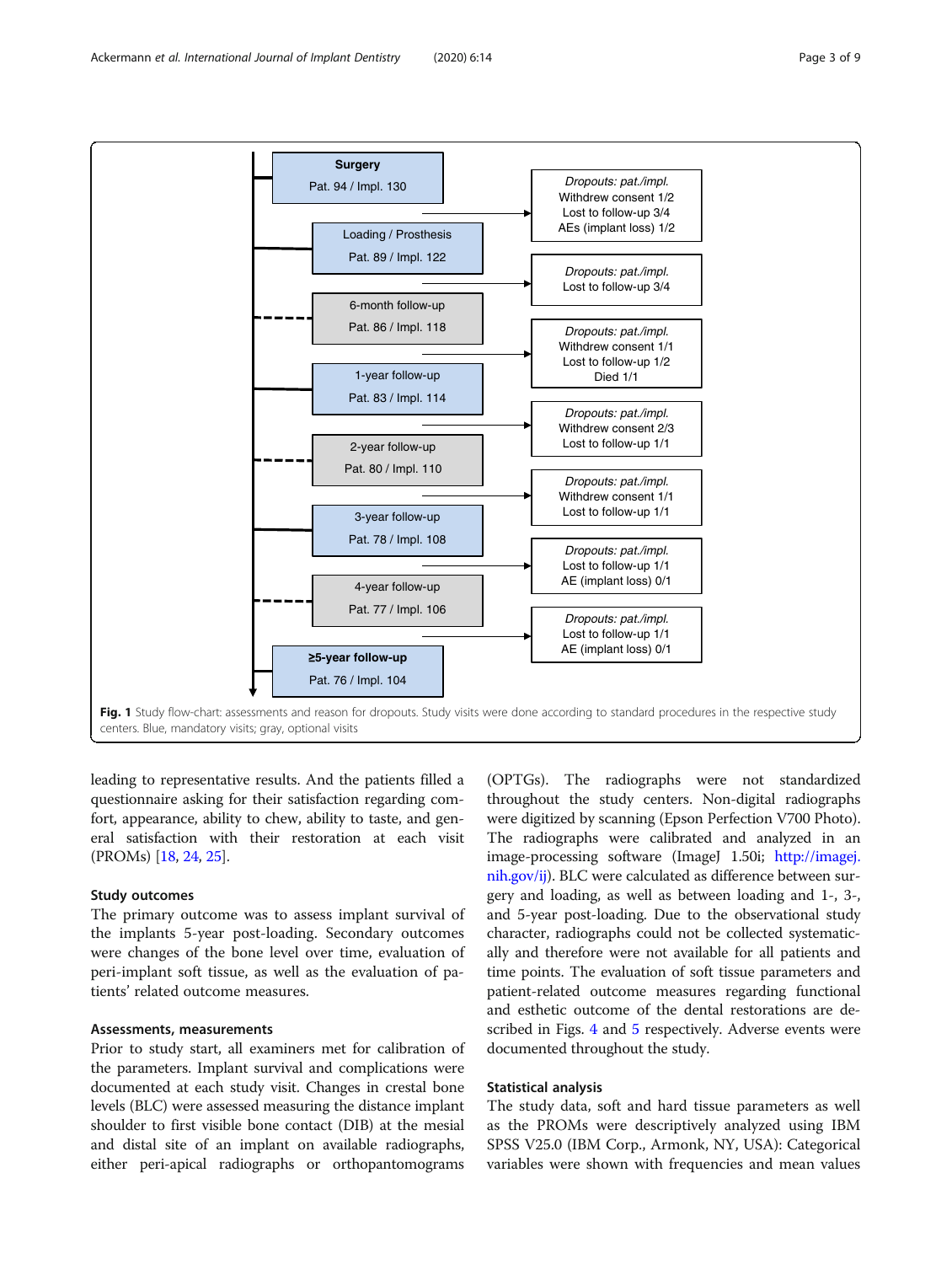| Time period    | Patients | Implants |
|----------------|----------|----------|
| Before loading |          | 8        |
| Loading-1 year | 6        | 8        |
| 1-3 years      | 6        |          |
| 3-5 years      |          | ζ        |
| Total          | 18       | 26       |

Table 1 Dropouts over observation time

Twelve percent of the patients (11 pat.) dropped out until 1-year post-loading. Six percent of the patients (6 pat.) dropped out between 1- and 3-year postloading. One percent of the patients (1 pat.) dropped out between 3- and 5-year post-loading

were used for continuous variables. Survival analysis was performed using Kaplan–Meier method. Time of loading was the study baseline as per protocol, and the statistical unit was the dental implant.

# Results

# Demography

The study was started with 94 patients with 130 implants. At the end of the study (5-year post-loading), 76 patients with 104 implants were considered for analysis. Dropouts were distributed over the time of the study as described in Table 1. The majority of dropouts occurred early in the study phase. The reasons for the dropouts were variable as described in Fig. [1.](#page-2-0)

The demographic and clinical parameters have been described in detail in [\[10](#page-7-0)]. Table 2 shows a further characterisation of patients. Four implants were placed immediately after tooth extraction while the majority of the implants were placed on healed extraction sites. On average, the implants were placed slightly subcrestally  $(0.32 \pm 0.53 \text{ mm}$  below crestal bone level). Two-stage surgery was applied in 66.7% of the cases, one-stage surgery in 33.3%. Twelve implants were loaded with a provisional beforehand. Single crowns were fixed on 103 implants, while a fixed partial denture was used in 10 cases (18 implants). The restorations were either cement-retained (81.4%) or screw-retained (18.6%).

### Implant survival and complications

Two early implant losses in the healing phase were recorded, one due to infection and another due to radiolucency. Both implants had to be explanted prior to loading. After baseline, three implant losses were reported: two implants had to be extracted due to implant mobility (54 and 60 months post-loading), another due to peri-implantitis (45 months post-loading). The mean follow-up time was 62.3 months, the maximum 82 months. The cumulative proportion surviving rate up to 7-year post-loading was 96.6% (Kaplan-Meier, Fig. [2](#page-4-0)) with confidence interval lower bound 89.3% and upper bound 98.9%.

# Table 2 Demography of study population

| Characteristics               | Category              | Total           |
|-------------------------------|-----------------------|-----------------|
| Total patients/implants       | n                     | 94/130          |
|                               | Center 1              | 9/17            |
|                               | Center 2              | 18/26           |
|                               | Center 3              | 20/26           |
|                               | Center 4              | 14/16           |
|                               | Center 5              | 18/26           |
|                               | Center <sub>6</sub>   | 15/19           |
| Gender, n (%)                 | Male                  | 30 (31.9)       |
|                               | Female                | 64 (68.1)       |
| Age at surgery, years         | Mean $\pm$ SD         | $50.4 \pm 13.7$ |
|                               | Range (min/max)       | 19.1-75.6       |
| Age range distribution, n (%) | < 30 years            | 8(8.5)          |
|                               | 30-45 years           | 22 (23.4)       |
|                               | 45-60 years           | 38 (40.4)       |
|                               | 60-75 years           | 25 (26.6)       |
|                               | $> 75$ years          | 1(1.1)          |
| Tobacco use, n (%)            | Non-smoker*           | 80 (85.1)       |
|                               | Mild smoker $(510/d)$ | 14 (14.9)       |
| General health status, n (%)  | ASA P1                | 86 (91.5)       |
|                               | ASA P2                | 8(8.5)          |
| Number of implants placed     | 1 implant             | 62 (66.0)       |
| per patient, n (%)            | 2 implants            | 28 (29.8)       |
|                               | 3 implants            | 4(4.3)          |
| Distribution of implants in   | Maxilla               | 59 (45.4)       |
| jaws, $n$ $(\%)$              | Mandible              | 71 (54.6)       |

\*Former smoker counted as non-smoker ( $n = 16$  (17%))

Further reported complications were peri-implant bone loss (> 2 mm) in three patients. Two of them started in the healing phase, the third in the follow-up period due to cement remains. All three could be treated or were still under treatment at study end. On the prosthetic level, three complications were reported as follows: two crown loosening and one chipping of crown. All crowns could be replaced with new crowns without further problems.

#### Bone level changes

Table [3](#page-4-0) shows the mean bone level changes of the implants with available radiographs from insertion to 5 year post-loading. Bone remodeling around the implant was noticeable from surgery to loading, presenting a mean value of  $-0.52 \pm 0.55$  mm. From loading to the 5year follow-up, the mean change in crestal bone remained clinically stable  $(-0.09 \pm 0.43 \text{ mm})$  $(-0.09 \pm 0.43 \text{ mm})$  $(-0.09 \pm 0.43 \text{ mm})$  (Fig. 3).

Split into three groups, at 5-year post-loading, 15.1% of the implants were noted with a noticeable bone gain, 61.6% of the implants revealed a change in bone level of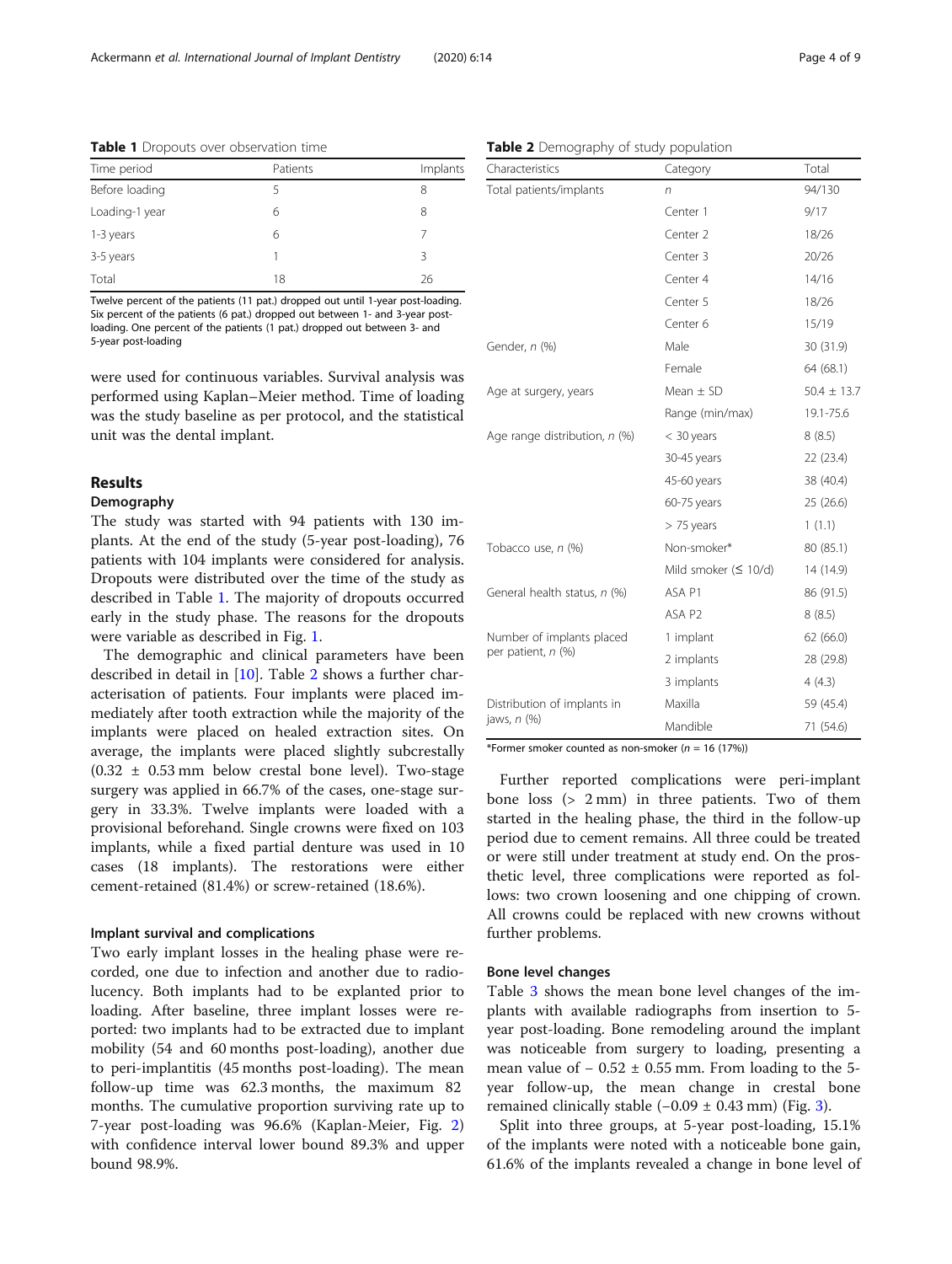<span id="page-4-0"></span>

no clinical relevance  $(\pm 0.25 \text{ mm})$  and 23.3% of the implants experienced bone loss (> 0.25 mm).

# Soft tissue parameter

Oral hygiene status at 5-year post-loading is shown in Fig. [4.](#page-5-0) The general oral situation was subjectively assessed by the investigators at each visit after dental check-up based on the patients' oral care behavior, tartar, and plaque. Before implantation, 31.9% of the patients presented an excellent, 66.0% a good, and 2.1% a fair oral hygiene. At the last follow-up, 28.8% of the patients presented an excellent, 61.6% a good, 8.2% a fair, and 1.4% a poor oral hygiene. This still excellent oral hygiene status at 5-year post-loading is congruent with the plaque and sulcus bleeding index: 96% of the implants were noted with no or only few plaque (scores 0 and 1), and 99% of the implants revealed no bleeding or only isolated bleeding spots upon probing (Fig. [4](#page-5-0)).

# Patient reported outcome measures

At the follow-up at 3-year post-loading, on a category scale of 1 (maximal satisfied) to 5 (very unsatisfied),

Table 3 Mean crestal bone level changes in mm

| Bone level change        | n   | Mean    | SD   |  |  |
|--------------------------|-----|---------|------|--|--|
| Insertion-loading        | 103 | $-0.52$ | 0.55 |  |  |
| Loading-1-year follow-up | 93  | $-0.04$ | 0.37 |  |  |
| Loading-3-year follow-up | 90  | $-0.04$ | 0.40 |  |  |
| Loading-5-year follow-up | 86  | $-0.09$ | 0.43 |  |  |

For some patients no radiographs were available at the follow-up visits for various reasons (e.g., patient refusal for X-rays or not available from referring dentists)

Negative value indicates bone loss

82.3% of the patients rated their general satisfaction as maximally satisfied, while 16.1% scored as satisfied. One patient (1.6%) rated his general satisfaction as neither satisfied nor unsatisfied due to esthetic problems induced by peri-implant hard and soft tissue recession. The same patient rated the appearance as unsatisfied (Fig. [5\)](#page-6-0). At the last follow-up at 5 years, all the parameters of satisfaction improved to their maximum (general satisfaction: 87.5% of the patients were very satisfied and 12.5% satisfied).

# **Discussion**

Endosseous dental implants are a commonly accepted treatment procedure and showed high survival and success rates as well as good functional performance in numerous clinical trials and retrospective analyses, also for Conelog implants as for their specific implant surface [[17,](#page-7-0) [23,](#page-8-0) [26\]](#page-8-0). However, in general, one could argue that results of controlled clinical studies do not reflect the real situation in daily dental practice, and every implant design and surface should be evaluated individually. Thus, this observational multicenter study was instigated to estimate the survival of these implants with internal conical implant-abutment connection in daily practice conditions with a great number of patients over 5 years. According to the study protocol, minimal exclusion criteria were applied in the selection of study participants alongside the usual contraindications and the technical procedure among the centers was not standardized to reflect daily practice. As a result, study participants recruited were heterogeneous as typically seen in daily dental practices to reflect the performance of these implants seen under these conditions.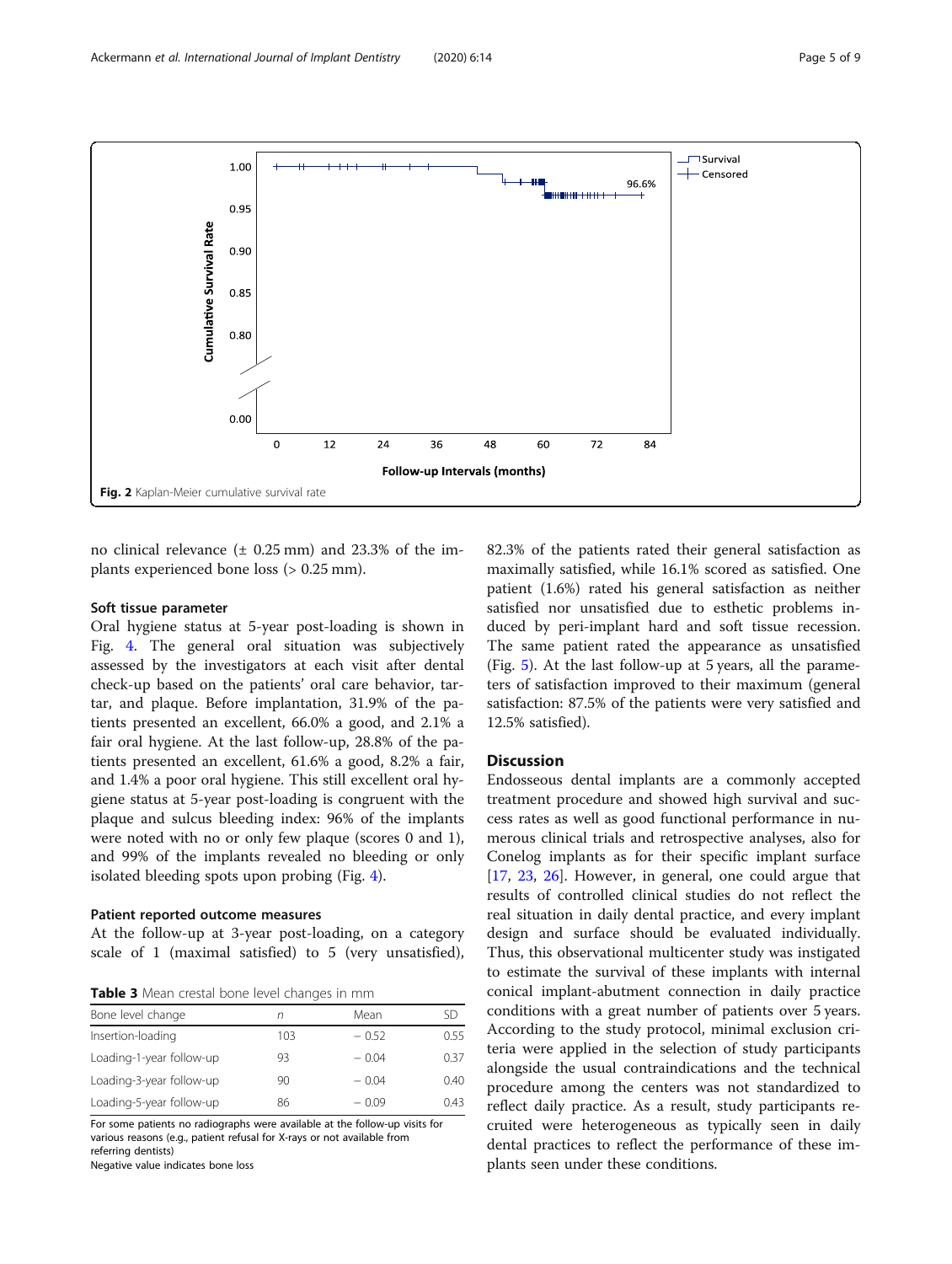<span id="page-5-0"></span>

After an observation period of 5- to 7-years postloading, the implants demonstrated good performance with respect to implant survival. From the 122 implants restored, three implants (implant mobility and periimplantitis) were lost, resulting in a cumulative proportion survival rate of 96.6% (Kaplan-Meier). Thus, although the selection of study participants was less stringent, the survival rate of implants and their corresponding prosthetic components in daily dental practices was very similar compared with randomized clinical studies over 5 years like Messias et al. [\[27](#page-8-0)], 96.6% with no difference between platform switching and platform matching abutments, or with the randomized controlled clinical study of Ioannidis et al. [\[4](#page-7-0)] resulting in a survival rate of 96.1% of the implants. In a meta-analysis over 5 years performed by Jung et al. [\[28](#page-8-0)] with more than 2000 patients, the survival of implants supporting single crowns was found to be 97.2%, and at 10 years 95.2%. The survival rate shown in this study is also comparable with other real-life data. An interesting approach in generally determining the efficacy of implants was undertaken by Seemann et al. [\[29](#page-8-0)]: In this retrospective study

per patient

of the real-life return rate of 69,377 sold implants to the manufacturers all over Austria a return rate of 2.78%, i.e., survival rate of 97.22%, was demonstrated. But it has to be taken into account that this specific survival rate is based only on returned implants, which were considered by the treating doctors to be justifiable for reimbursement by the manufacturers.

Changes in crestal bone level are well-documented in the literature. Bone remodeling is reported to take place between surgery and loading. The reported changes are generally around 0.5 mm [[17](#page-7-0), [27](#page-8-0), [30](#page-8-0)] but can reach more than  $1 \text{ mm}$   $[31]$  $[31]$  in randomized or observational trials. The present study is well in accordance with these findings with its bone remodeling of  $-0.52 \pm 0.55$  mm. Nearly 45% of the implants were placed subcrestally. These are associated with a remodeling of the crestal bone to the level of the implant shoulder which may be an explanation for the initial mean bone loss [[10,](#page-7-0) [32](#page-8-0), [33\]](#page-8-0). From loading to 5-year follow-up, clinically stable crestal bone levels at the implant shoulder were documented ( $-0.09 \pm 0.43$  mm). Stable bone level or bone gain was noticed for 76.7% of the implants between

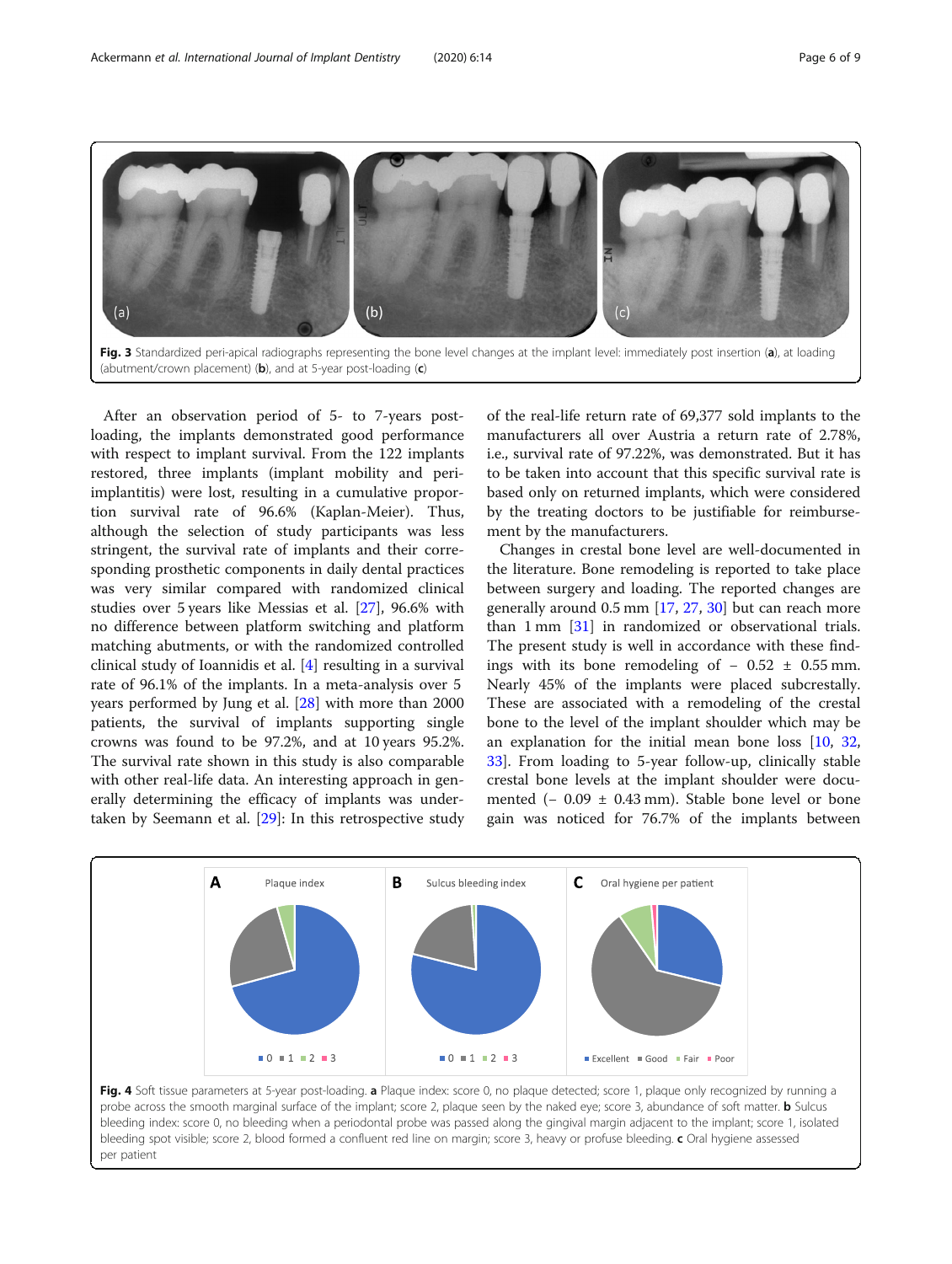<span id="page-6-0"></span>

loading and 5-year post-loading. A total of 23.3% of the evaluated implants were noted with a bone loss (12.8% with a loss > 0.5 mm). This bone gain corresponds well with the randomized clinical trial from Donati et al. [\[34](#page-8-0)], where 52% of the implants showed a bone gain over a 5 year observation period. These results are also in accordance with the controlled clinical studies published by Messias et al. [\[27](#page-8-0)] and Ioannidis et al. [\[4](#page-7-0)] and by the clinical study of Wennström et al. [[35\]](#page-8-0). Additionally, the present results are consistent with the preliminary 1 year results with the same implant system published by Moergel et al. [\[17\]](#page-7-0). The integrated platform switching of the implants might additionally contribute to the stabilization of the bone as reported in several studies [[21,](#page-8-0) [22,](#page-8-0) [27](#page-8-0), [36](#page-8-0)].

Further contributing factors for the good survival data and bone level maintenance might be the regular followup controls with radiographs and patients' care (plaque control, bleeding on probing, etc.). This allows an early detection of any focuses of inflammation and regular oral hygiene instructions. A recent meta-analysis by Lin et al. [[37](#page-8-0)] showed a correlation between supportive care and peri-implant health. However, within an observational setting, study participants might be more difficult to follow up, especially when they are satisfied with their restorations and without any severe complications; they might tend to omit the control visits. This stresses the absolute importance of an excellent collaboration and guidance of the patients by their dental practices in terms of their continuing follow-up after the abutments are set. The very low drop-out rate of 19% in this purely observational multicenter study is in accordance with the results of randomized clinical studies published by others [[18,](#page-7-0) [38](#page-8-0)] and is probably due to the stringent follow-up programs of the individual centers.

In recent years, patients' needs have increased in terms of the esthetic and functional outcome of the dental restoration. PROMs have been reported in several studies and represent a well-described non-invasive method to measure patient's satisfaction with these needs; however, they might present a lack of standardization [[39](#page-8-0), [40\]](#page-8-0) due to the very subjective view on esthetics or functionality of the patients. Therefore, the chosen parameters considered to be important by the investigator might not correlate with the patients' subjective satisfaction about the functional and esthetic results [[41\]](#page-8-0). On the other hand, it is well-known from other medical fields that self-evaluation programs or forms for their health status increase the patient's compliance with medication or treatment procedures considerably [\[42](#page-8-0)]. In analogy, one can assume that the filling out of the PROMs increases the motivation of the patients to adhere to oral hygiene with impact on the survival rate of the implants. In this observational study, patients' satisfaction including esthetical and functional parameters as well as the oral hygiene status was evaluated. The data revealed that 87.5% of the patients were maximally satisfied and 12.5% satisfied at the 5-year follow-up appointment. The reason for these good results might be the excellent compliance of the patients in terms of oral hygiene which was also proven by the excellent results of the plaque and sulcus bleeding indices.

Observational studies often lack standardized treatment procedures. In this study different treatment protocols were applied beginning with the type of implantation (immediate versus delayed implantation), the healing procedure (submerged or transgingival healing), and the prosthetic restorations (screw- versus cementretained; single crowns and fixed partial dentures). Additionally, the less stringent inclusion criteria than in (randomized) controlled clinical trials promote an increased heterogeneity of the study patients, but conversely may possibly reduce the risk of any bias toward more favorable outcomes. In summary, despite these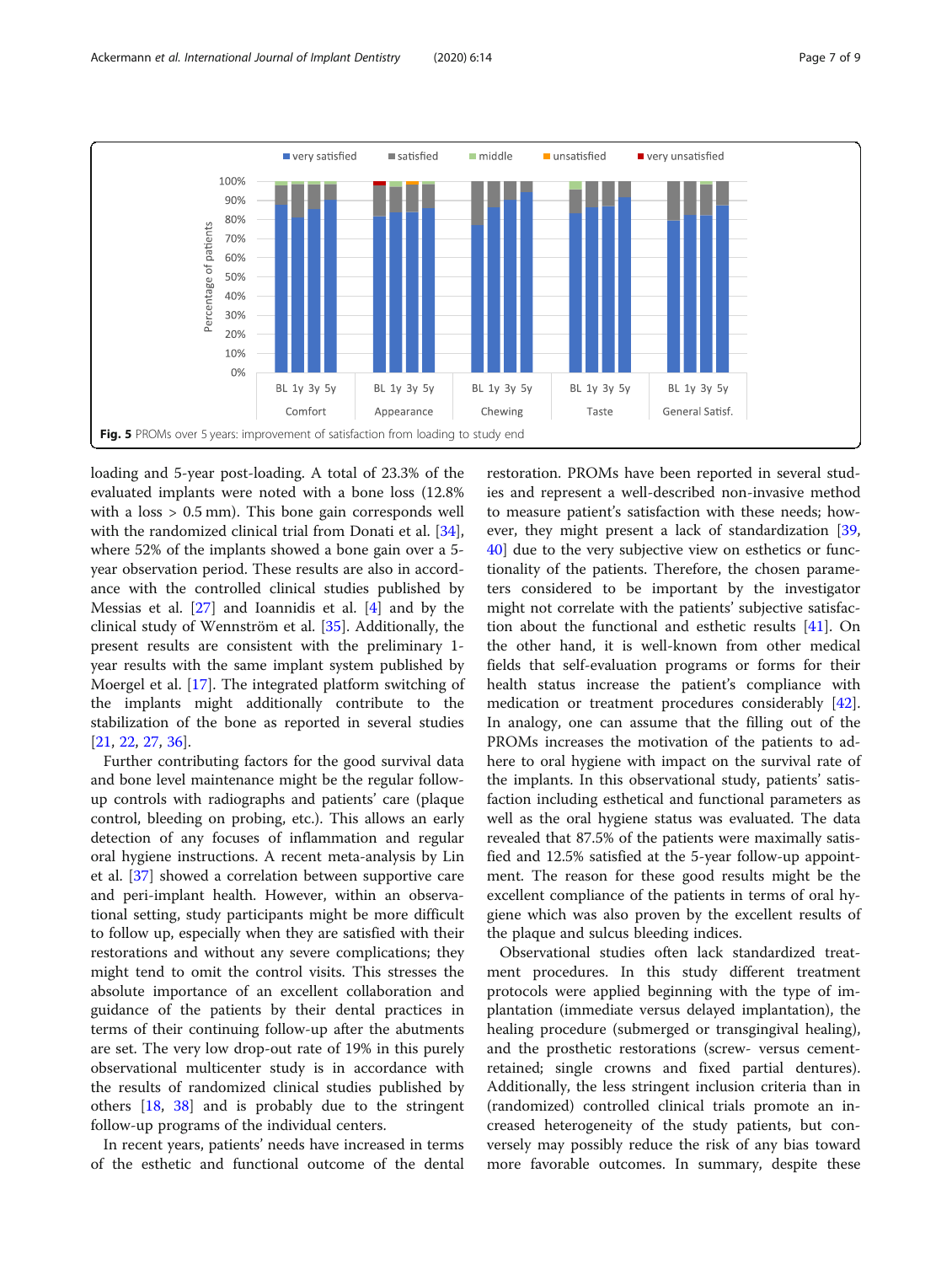<span id="page-7-0"></span>possible limitations, the present results of implant survival, hard and soft tissue adaption as well as the patients' satisfaction reflects the reality of implant treatment success in daily dental practice with reservation considering the defined indications.

# Conclusions

This prospective observational multicenter study demonstrated successful functional and esthetic outcomes of the study implant restorations (single tooth restoration, fixed partial dentures) with reliable peri-implant hard and soft tissue stability and high patients' satisfaction. The results are comparable with the outcome of already published controlled randomized clinical studies and retrospective analyses confirming implants clinical appropriateness in daily dental practices. To assess the clinical performance of dental implants data of observational studies in daily dental practice complement the results achieved in controlled clinical studies.

#### Abbreviations

AE: Adverse event; BLC: Bone level change; DIB: Distance implant shoulder to first visible bone contact; OPTG: Orthopantomogram; PI: Plaque index; PROMs: Patient reported outcome measures; PS: Platform switching; SBI: Sulcus bleeding index

#### Acknowledgements

The authors thank Lucius Keller of Touchpoint Communication AG (Luzern, Switzerland) for the medical writing support.

#### Author's contributions

The authors KLA, TB, CC, SK, MSch, MS and their dental practices conducted the study and were engaged in treating study patients, collecting, and analyzing study data, and commenting on the manuscript. All authors read and approved the final manuscript.

#### Author's information

Not applicable.

#### Funding

This study was funded by an unrestricted grant (NISCAM01/10) of the Oral Reconstruction Foundation (previously CAMLOG Foundation).

#### Availability of data and materials

The datasets used and/or analyzed during the current study are available from the corresponding author on reasonable request.

#### Ethics approval and consent to participate

A written consent was given by all patients after being informed of the study. The study was performed following the declaration of Helsinki. Ethics committee approval was obtained from the international ethical committee of Freiburg (Germany, Ref. 010/1833).

# Consent for publication

Not applicable.

#### Competing interests

All authors declare that they have no conflicts of interest regarding this study. All authors have been lecturing for Camlog.

#### Author details

<sup>1</sup>Filderstadt, Germany. <sup>2</sup>Leipzig, Germany. <sup>3</sup>Munich, Germany. <sup>4</sup>Landsberg a. L., Germany. <sup>5</sup>Forchheim, Germany. <sup>6</sup>Department of Maxillofacial Surgery, Goethe University Frankfurt, Frankfurt, Germany. <sup>7</sup>Berlin, Germany.

Received: 16 December 2019 Accepted: 12 March 2020 Published online: 08 April 2020

#### References

- 1. Krennmair G, Seemann R, Weinlander M, Piehslinger E. Comparison of ball and telescopic crown attachments in implant-retained mandibular overdentures: a 5-year prospective study. Int J Oral Maxillofac Implants. 2011;26(3):598–606.
- 2. Slot W, Raghoebar GM, Cune MS, Vissink A, Meijer HJA. Four or six implants in the maxillary posterior region to support an overdenture: 5-year results from a randomized controlled trial. Clin Oral Implants Res. 2019;30(2):169– 77.
- 3. Hjalmarsson L, Gheisarifar M, Jemt T. A systematic review of survival of single implants as presented in longitudinal studies with a follow-up of at least 10 years. Eur J Oral Implantol. 2016;9(Suppl 1):S155–62.
- 4. Ioannidis A, Heierle L, Hammerle CHF, Husler J, Jung RE, Thoma DS. Prospective randomized controlled clinical study comparing two types of two-piece dental implants supporting fixed reconstructions-results at 5 years of loading. Clin Oral Implants Res. 2019;30(11):1126–33.
- 5. Eghbali A, De Bruyn H, De Rouck T, Cleymaet R, Wyn I, Cosyn J. Single implant treatment in healing versus healed sites of the anterior maxilla: a clinical and radiographic evaluation. Clin Implant Dent Relat Res. 2012;14(3): 336–46.
- 6. French D, Larjava H, Ofec R. Retrospective cohort study of 4591 Straumann implants in private practice setting, with up to 10-year follow-up. Part 1: multivariate survival analysis. Clin Oral Implants Res. 2015;26(11):1345–54.
- 7. Cosyn J, Raes S, De Meyer S, Raes F, Buyl R, Coomans D, et al. An analysis of the decision-making process for single implant treatment in general practice. J Clin Periodontol. 2012;39(2):166–72.
- 8. Al-Nawas B, Domagala P, Fragola G, Freiberger P, Ortiz-Vigon A, Rousseau P, et al. A prospective noninterventional study to evaluate survival and success of reduced diameter implants made from titanium-zirconium alloy. J Oral Implantol. 2015;41(4):e118–25.
- 9. Beschnidt SM, Cacaci C, Dedeoglu K, Hildebrand D, Hulla H, Iglhaut G, et al. Implant success and survival rates in daily dental practice: 5-year results of a non-interventional study using CAMLOG SCREW-LINE implants with or without platform-switching abutments. Int J Implant Dent. 2018;4(1):33.
- 10. Cacaci C, Ackermann KL, Barth T, Kistler S, Stiller M, Schlee M. A noninterventional multicenter study to document the implants success and survival rates in daily dental practices of the CONELOG screw-line implant. Clin Oral Investig. 2019;23(6):2609–16.
- 11. Cochran D, Oates T, Morton D, Jones A, Buser D, Peters F. Clinical field trial examining an implant with a sand-blasted, acid-etched surface. J Periodontol. 2007;78(6):974–82.
- 12. Palmer RM, Smith BJ, Palmer PJ, Floyd PD. A prospective study of Astra single tooth implants. Clin Oral Implants Res. 1997;8(3):173–9.
- 13. Vermylen K, Collaert B, Linden U, Bjorn AL, De Bruyn H. Patient satisfaction and quality of single-tooth restorations. Clin Oral Implants Res. 2003;14(1): 119–24.
- 14. Wilson TG Jr, Roccuzzo M, Ucer C, Beagle JR. Immediate placement of tapered effect (TE) implants: 5-year results of a prospective, multicenter study. Int J Oral Maxillofac Implants. 2013;28(1):261–9.
- 15. Feine J, Abou-Ayash S, Al Mardini M, de Santana RB, Bjelke-Holtermann T, Bornstein MM, et al. Group 3 ITI consensus report: patient-reported outcome measures associated with implant dentistry. Clin Oral Implants Res. 2018;29(Suppl 16):270–5.
- 16. Gurgel BC, Pascoal AL, Souza BL, Dantas PM, Montenegro SC, Oliveira AG, et al. Patient satisfaction concerning implant-supported prostheses: an observational study. Braz Oral Res (online). 2015;29(1):1–6.
- 17. Moergel M, Rocha S, Messias A, Nicolau P, Guerra F, Wagner W. Radiographic evaluation of conical tapered platform-switched implants in the posterior mandible: 1-year results of a two-center prospective study. Clin Oral Implants Res. 2016;27(6):686–93.
- 18. Molina A, Sanz-Sanchez I, Martin C, Blanco J, Sanz M. The effect of one-time abutment placement on interproximal bone levels and peri-implant soft tissues: a prospective randomized clinical trial. Clin Oral Implants Res. 2017; 28(4):443–52.
- 19. Hogg WS, Zulauf K, Mehrhof J, Nelson K. The influence of torque tightening on the position stability of the abutment in conical implant-abutment connections. Int J Prosthodont. 2015;28(5):538–41.